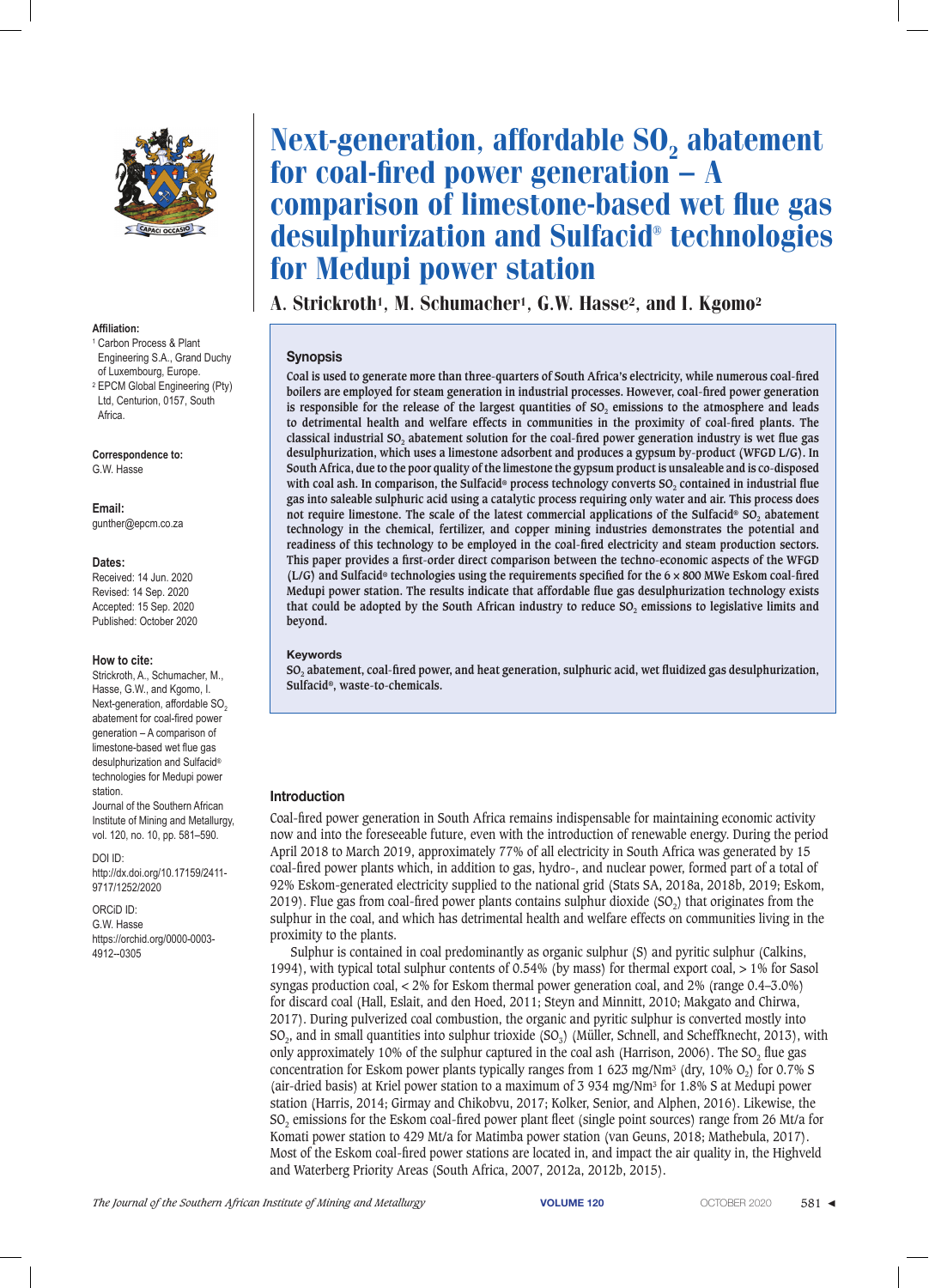The atmospheric dispersion, transportation, and conversion of concentrated SO<sub>2</sub> (Harrison, 2006) from these power plant stacks result in diluted SO<sub>2</sub> concentrations ranging from 20 μg/m<sup>3</sup> to more than 500 μg/m<sup>3</sup> at ground level (WHO, 2005; South Africa, 2009) in the form of dry (gas and particulates) and wet depositions (droplets) to which humans, nature, and infrastructure are exposed (Hazi, Heikkinen, and Cohen, 2003; Pretorius, Piketh, and Burger, 2017). Human inhalation of SO<sub>2</sub> is associated with both short- and long-term adverse health problems, affecting the nose, upper respiratory tract, and lung function (WHO, 2005). In fact, integrated research reviews by the US Environmental Protection Agency (EPA) found a causal relationship between respiratory morbidity (illnesses), particularly in individuals with asthma, and short-term exposure to SO<sub>2</sub> (EPA, 2017). The EPA also found that cardiovascular effects and mortality are caused by short- and long-term human exposure to particulate matter (PM) with a nominal aerodynamic diameter  $< 2.5$  µm (PM<sub>2.5</sub>) that is composed primarily of sulphate  $(SO<sub>4</sub><sup>2</sup>)$  and nitrogen oxides (NOx) (EPA, 2009). Based on these types of studies, human mortality and morbidity rates for communities living in the proximity of Eskom coal-fired power stations could be estimated (Langerman and Pauw, 2018).

Despite South African legislation to limit the coal-fired power plant stack and ground-level ambient SO<sub>2</sub> concentrations, multiple exceedances of atmospheric emission licence (AEL) limits are reported by environmental groups (Sahu, 2019) and by the Department of Environment, Forestry and Fisheries (DEFF) (Gwase, 2019). Government's failure to implement the Highveld Priority Area air quality management plan, in view of the constitutional right of citizens to an environment that is supportive of their health and wellbeing (South Africa, 2016), has led to pending litigation by the Centre for Environmental Rights (CER) against the President of South Africa, the Minister of Environmental Affairs, and Chief Air Quality Officer (CER, 2019). Furthermore, in an apparent attempt by government to help the industry with legislative compliance, the  $SO<sub>2</sub>$  limit of 500 mg/Nm3 for existing coal-fired plants that was set in 2010 was relaxed to 1 000 mg/Nm3 in 2020 (South Africa, 2010, 2020).

Eskom is in the process of implementing wet flue gas desulphurization (WFGD) technology on its  $6 \times 800$  MWe Kusile coal-fired power station that is under construction in the Mpumalanga region and is planning to retrofit the same  $SO<sub>2</sub>$ . abatement technology to its operational  $6 \times 800$  MWe Medupi power station in the Waterberg region (Bagus, van Wyk, and Chang, 2018; Harris, 2014). Besides water, power and steam, the WFGD (L/G) abatement process requires limestone as an adsorbent, generates additional taxable  $CO<sub>2</sub>$  during the  $SO<sub>2</sub>$ abatement process, and produces unsaleable gypsum as a byproduct (Bagus, van Wyk, and Chang, 2018). Owing to the lack of a market for the gypsum by-product, additional volumes of waste (in addition to coal ash) need to be handled, increasing the life-cycle cost for waste disposal (Gruenewaldt, 2013; Campbell, 2015; Vosloo, 2018; Koralegedara *et al*., 2019). From an economic viewpoint, this means that WFGD (L/G) incurs a capex (capital expenditure at the start of its life-cycle and sustains a net negative opex (operational expenditure during its life, resulting in a net negative cost of ownership at the end of its life-cycle. Furthermore, the scarcity, quality, and transportation cost of limestone in South Africa poses a threat to the further implementation of WFGD (L/G) for  $SO_2$  abatement by Eskom

(Stephen *et al*., 2014). In fact, Steyn and Kornelius (2018) argued in a recent paper that the implementation of the WFGD technology in the Highveld Priority Area will not provide a net benefit over a 30-year period from 2020 to 2050, mainly because of the continued ne negative opex.

The challenge is, therefore, that while South Africa is dependent on coal-fired power and heat generation that generates harmful  $SO<sub>2</sub>$  emissions, the WFGD (L/G) technology currently being implement at Kusile power station is not economically viable for further roll-out to the Eskom coal-fired power plant fleet.

Fortunately, next-generation  $SO<sub>2</sub>$  emission abatement technology is becoming available that seems to provide a net positive opex, resulting in a break-even and net profit during lifetime deployment. The back-end (before the stack) Sulfacid® process technology, developed by Lurgi AG and improved and patented by Luxembourg company Carbon Process & Plant Engineering S.A. (CPPE) directly converts  $SO_2$  and  $SO_3$  contained in any industrial flue gas, using only water and air, into saleable sulphuric acid  $(H_2SO_4)$  of various grades using a fixed bed of activated carbon, without requiring any limestone or producing  $CO<sub>2</sub>$  or gypsum (Strickroth, 2017a, 2017b).

The purpose of this paper is to conduct a first-order technoeconomic comparison between the WFGD (L/G) and Sulfacid® SO<sub>2</sub> abatement technologies as applied to Eskom's  $6 \times 800$ MWe Medupi coal-fired power plant, using publicly available data, to determine whether affordable SO<sub>2</sub> abatement could be implemented on coal-fired power plants in South Africa. The Medupi power plant has been chosen for this comparative study because Eskom's financial loan conditions require the implementation of an SO<sub>2</sub> abatement technology (World Bank,  $2015$ ), the sulphur content of the coal and resulting SO<sub>2</sub> concentrations are the highest in the Eskom fleet, and because this new station has a remaining life of 60 years (Cheng, van Wyk, and Bagus, 2018).

The following sections of this paper provide a historical literature review of the WFGD (L/G) and Sulfacid® technologies, followed by a description of the method of high-level first-order comparison that was used. The results from the techno-economic comparison are presented and discussed. The results indicate the possibility of affordable next-generation SO<sub>2</sub> abatement for coal-fired power generation. The limitations of this study are highlighted, and conclusions drawn suggesting that further comparative analysis be conducted by academia, industry, and government.

#### **Literature survey**

# *Flue gas desulphurization technologies*

Flue gas desulphurization (FGD) technologies remove oxides of sulphur (SOx) from flue gases, generally by reaction or absorption with alkaline absorbents, and can be categorized by the nature of the process flow (thermal or chemical regeneration of absorbent or non-regenerative one pass through), water usage (wet, semi-dry, and dry) and by-product production (commercially marketable commodity or landfill waste) (Lisnic and Jinga, 2018). Different absorbents are used for the wet (limestone, lime, caustic soda, ammonia, and seawater), semidry (limestone and lime), and dry process variants (limestone and dolomite) of the FGD technologies (Lisnic and Jinga, 2018). Therefore, WFGD (L/G) could be categorized as a wet, limestone-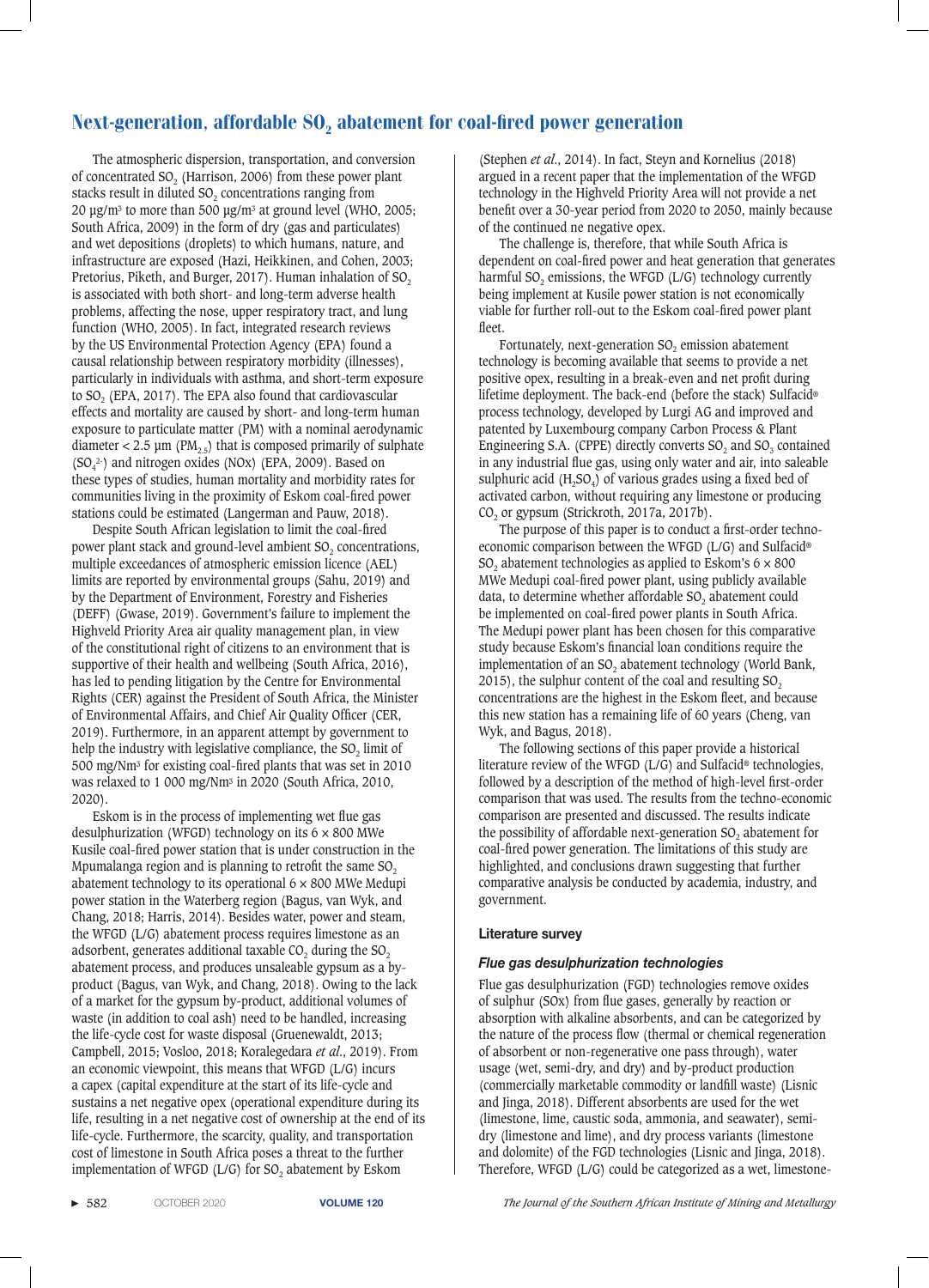based absorbent, non-regenerative one pass through technology producing a gypsum by-product. Sulfacid® could be described according to this classification as a wet, water-based absorbent, regenerative one pass through technology producing a sulphuric acid by-product.

# *Evolution of the WFGD (L/G) technology*

The first WFGD installation was in 1931 at the Battersea coalfired power station in London (UK) with the spraying of water on counterflow flue gases to convert some of the SO<sub>2</sub> into an acidic sulphite solution (Biondo and Marten, 1977). In 1935 a modified WFGD system was installed at the Swansea coal-fired power station, where a lime slurry was mixed with water and sprayed onto counterflow flue gases. Further upgrades of the FGD process and the installation at the Fullham coal-fired power station in 1938 led to the extraction and disposal of gypsum as a by-product (Biondo and Marten, 1977). Many WFGD installations were completed worldwide for SO<sub>2</sub> abatement of coal-fired flue gases, with the limestone forced oxidation (LSFO) or limestone – gypsum (L/G) process variant being chosen by most of the utilities, primarily due to the abundance and low price of limestone (Lisnic and Jinga, 2018). In 2012 a WFGD (L/G) installation at the Rovinari coal-fired power plant in Romania was able to reduce the  $SO<sub>2</sub>$  flue gas concentration to 250 mg/ Nm3 (Lisnic and Jinga, 2018), and this technology is continually undergoing further developed (Dragomir *et al*., 2017).

The WFGD (L/G) installation at Eskom's Kusile power plant achieved an SO<sub>2</sub> removal efficiency of only 93% during performance testing (Ezeh, 2018). Nevertheless, the required WFGD efficiency of > 98%, water consumption of < 0.21 l/kWh, and worldwide installed capacity of > 80% as in 2012 (Carpenter, 2010) played a major role in Eskom's decision to implement WFGD (L/G) at Medupi (Cheng, van Wyk, and Bagus, 2018). The major drawback of applying this technology in South Africa is the requirement for large volumes of scarce and costly high-quality limestone (Stephen *et al*., 2014; Haripersad and Swart, 2015), production and co-disposal of unsaleable gypsum with coal ash (Gruenewaldt, 2013; Vosloo, 2018; Koralegedara *et al*., 2019), as well as the production of additional (taxable)  $CO<sub>2</sub>$  that results in a net negative opex and a net negative cost of ownership during the installation's life-cycle.

### *Description of the WFGD (L/G) technology employed for Medupi power station*

# *WFGD (L/G) process description*

The WFGD  $(L/G)$  SO<sub>2</sub> emission abatement system consists predominantly of an absorber, as shown in Figure 1.

It is anticipated that the limestone-forced-oxidation (LSFO) version of the WFGD technology will be implemented on Medupi power station (Stephen, 2017). In this technology, limestone is pulverized and slurried with process water. The slurry is sprayed onto the untreated flue gas, reacting with  $SO<sub>2</sub>$  to form a gypsum slurry (Figure 1). Excess oxygen is provided during this process to ensure 'the oxidation of sulphite species to form sulphates' (Stephen, 2017, p. 35) and gypsum is formed as a by-product. In this manner, the sulphur dioxide from the untreated flue gas is absorbed by the limestone slurry and the desulphurized gas exits the absorber to the stack. The gypsum slurry by-product is then removed from the absorber and dewatered before it is added to the boiler ash stream for disposal on the ash dump. The liquid stream from the gypsum dewatering plant is fed to the liquid

waste treatment plant where usable water is separated for recycle and the final liquid waste sent for disposal. The WFGD (L/G) technology and solution is therefore a three-step process: (a) limestone slurry preparation, (b)  $SO<sub>2</sub>$ , absorption, and (c) gypsum dewatering (Stephen, 2017).

# *WFGD (L/G) process chemistry and quantities*

The overall balanced chemical reaction for the WFGD (L/G) technology solution is given by Pimenta (2010, p. 6) for absorber operational conditions at 60°C and pH 5, as shown in Equation [1]. SO<sub>2</sub> reacts with calcium carbonate/limestone (CaCO<sub>3</sub>), oxygen  $(0, 0)$ , and water  $(H, 0)$  to form a gypsum slurry/calcium sulphate dihydrate (CaSO<sub>4</sub> · 2H<sub>2</sub>O) and carbon dioxide (CO<sub>2</sub>).

$$
SO_2 + CaCO_3 + \frac{1}{2}O_2 + 2H_2O \rightarrow CaSO_4 \cdot 2H_2O + CO_2 \quad [1]
$$

According to Equation [1], one ton of  $SO<sub>2</sub>$  reacts with 1.56 t of limestone (reagent), 0.25 t of oxygen, and 0.56 t of water to form 2.13 t of gypsum, 0.56 t of slurry water, and 0.69 t of  $CO<sub>2</sub>$ . The  $SO<sub>2</sub>$  in the untreated flue gas is removed to allow the treated flue gas to exit the chemical process.

The commercial WFGD (L/G) process parameters and quantities calculated for the abatement of sulphur dioxide using 85% pure limestone for Medupi power station are given by Cheng, van Wyk, and Bagus (2018).

# *Evolution of the Sulfacid® FGD technology*

The CPPE Sulfacid® FGD technology differs from classical FGD technologies as categorized by Lisnic and Jinga (2018) as it does not require an alkaline absorbent such as limestone but converts sulphur oxides into sulphuric acid by adsorption in a cold wet catalytic process on a fixed bed of activated carbon, requiring only water and air. Particulate matter and heavy metals are removed in a water-based quench step to condition the SOx-containing flue gas before it is release across the activated carbon bed. Intermittent spraying of water on the bed washes out the formed sulphuric acid and thereby regenerates the bed. The stationary activated carbon bed is guaranteed for 10 years



Figure 1-Schematic layout of the absorber of the WFGD (L/G) SO<sub>2</sub> **abatement system (adapted from Stephen, 2017)**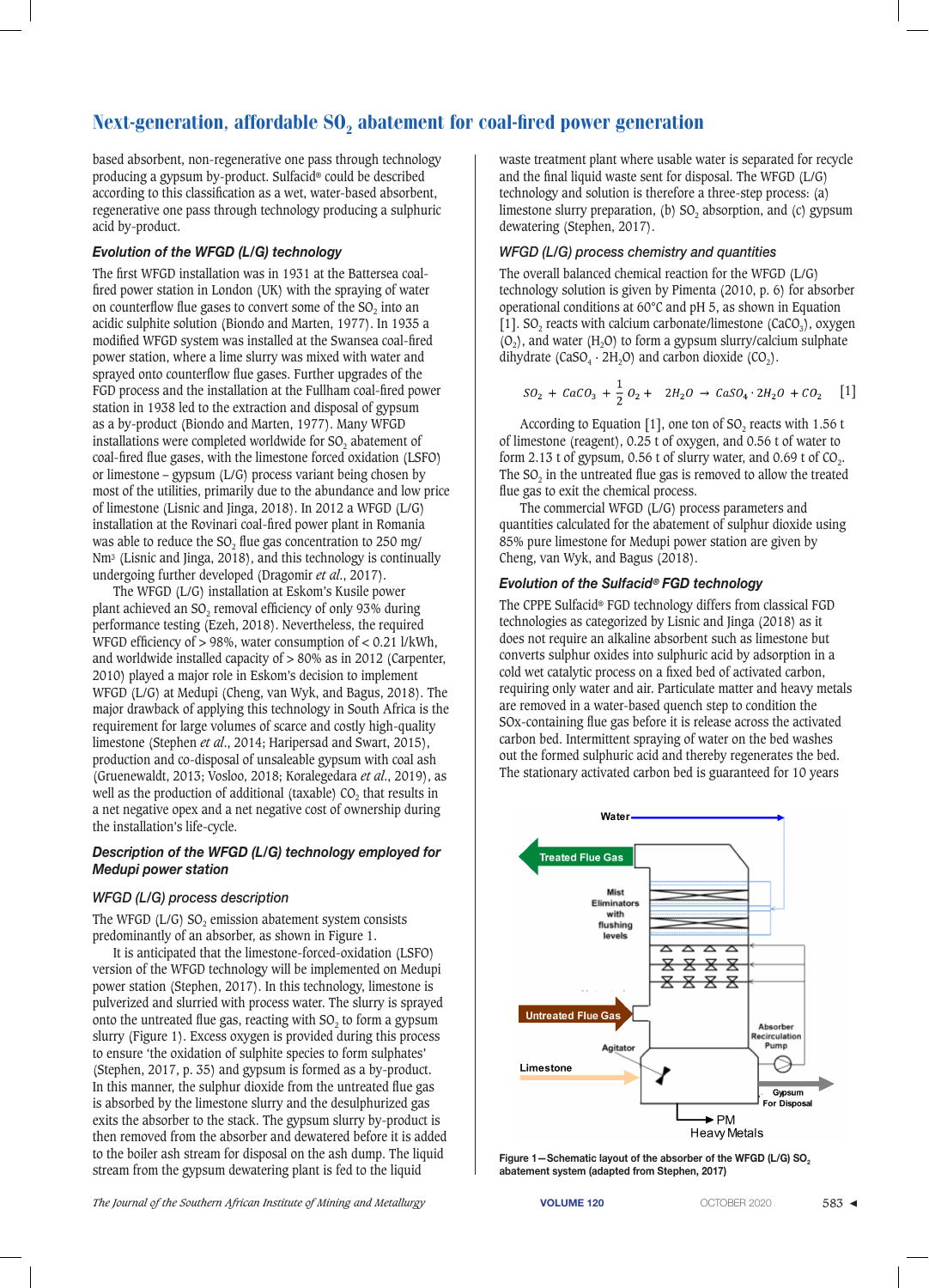of optimal operation during steady-state and fluctuating volume flows (start-up and shutdown transients) as well as fluctuating SOx flue gas concentrations.

The first commercial Sulfacid® plant was built in 1966 in Germany and operated for flue gas desulphurization at a detergent manufacturing facility (Scheidel, 1968; Grüpner, 1970). This was followed by Sulfacid® plants capable of treating increased flue gas volume flows for an oil-fired generator in 1967 and sulphur-burning and titanium dioxide plants in 1968 (ibid.). Since then, Sulfacid® plants have been installed in more than 20 countries for SOx abatement in the chemical, pigment, smelting, medical catalyst recovery, and fertilizer manufacturing industries. Interestingly, in 1972 a pilot Sulfacid® plant was installed and operated successfully at the  $4 \times 110$  MWe Prunerov coal-fired power plant in the Czech Republic (Svejcar, 1976).

Scheidel (1968) cites the much higher volume flow, unfamiliarity of chemical processes, and a lack of on-site use of sulphuric acid as reasons why coal-fired utilities have chosen WFGD with limestone as the preferred  $SO<sub>2</sub>$  abatement technology until now. This situation is about to change, due to:

- ➤ The size and scale of the latest commercial applications of the Sulfacid® SO<sub>2</sub> abatement technology in the chemical, fertilizer, and copper mining industries (up to 1 000 000 Nm3/h), which demonstrate its potential and readiness to be employed for coal-fired plants
- $\blacktriangleright$  The economic pressure to install SO<sub>2</sub> abatement systems that are financially viable, environmental pressures that require lower scrubbing limits of flue gases, and the requirement for systems that form part of integrated multipollutant abatement (NOx and Hg) and  $CO<sub>2</sub>$  carbon capture and utilization solutions.

For example, in Morocco, one of the recently completed Sulfacid® plants achieved approximately 98% SO<sub>2</sub> flue gas reduction from  $> 600$  ppmv (1254 mg/Nm<sup>3</sup>, 10% O<sub>2</sub>) to  $<$  15 ppmv (31 mg/Nm<sup>3</sup>, 10% O<sub>2</sub>), against a legislative emission limit of 157 ppm (328 mg/Nm<sup>3</sup>, 10%  $O<sub>2</sub>$ ), while also producing marketable sulphuric acid, using only water and air (Africa Outlook Magazine, 2019). In fact, it has been demonstrated that the Sulfacid<sup>®</sup> technology is able to remove and convert  $SO<sub>2</sub>$  into sulphuric acid for  $SO<sub>2</sub>$  levels in flue gases from 3 000 ppmv  $(6\ 272\ \text{mg/Nm}^3, 10\% \text{ O}_2)$  down to < 9 ppmv  $(19\ \text{mg/Nm}^3, 10\%$ O<sub>2</sub>) (Strickroth, 2017a, 2017b). This indicates that the Sulfacid® technology has the potential to remove SO<sub>2</sub> contained in the flue gases of coal-fired power plants to meet current and future legislative requirements.

### *Description of the Sulfacid® technology as could be applied to Medupi power station*

The Sulfacid® SO<sub>2</sub> emission abatement system consists of a packed bed type venturi quench and a fixed bed activated carbon Sulfacid® reactor, as shown in Figure 2.

Untreated flue gas from the baghouse enters the venturi quench where the temperature of the flue gas is reduced, the gas stream is saturated through evaporation, water-soluble heavy metals are removed, and the flue gas de-dusted (PM removal) to provide optimal process conditions for the downstream Sulfacid® reactor. Adequate removal of PM from the flue gas prior to entry into the Sulfacid® reactor protects the activated carbon bed from blockage and increased pressure drop. The venturi quench solution that contains PM and heavy metals is drawn off regularly for liquid/solid separation. The dewatered solids

could be disposed or potentially utilized in construction materials (Rastogi and Kumar Paul, 2020). The separated liquid is further treated in a liquid waste treatment process, after which most of the liquid is returned to the venturi quench while a small stream is disposed.

The cooled, dedusted flue gas then enters the Sulfacid® reactor, where a special activated carbon-based catalyst bed converts  $SO_2$  and  $SO_3$  into  $H_2SO_4$ . The activated carbon bed is continuously sprayed at the top with process water for countercurrent regeneration of the catalyst. Dilute sulphuric acid (15 wt.%) is continuously produced by the process, and the gas phase SO<sub>2</sub> is reduced to the specified concentration (the design can be adapted to meet current or future concentrations for  $SO<sub>2</sub>$ 50 mg/Nm3).

Activated carbon in the Sulfacid® reactor provides a buffering capacity to maintain reactor performance for normal variations in SO<sub>2</sub> concentration and flow rate that may be expected during the operation of a power generation unit. The treated flue gas then exits the reactor to the stack. The concentration of the sulphuric acid from the Sulfacid® reactor could be increased from 15 wt.% to 50 wt.% and more using a mechanical vapour compression process that requires steam and electrical power. The recovered water is re-used as process water in the Sulfacid® system.

#### *Sulfacid® process chemistry and quantities*

The conversion of SO<sub>2</sub> into sulphuric acid on the activated carbon catalyst takes place according to the balanced chemical reaction as shown in Equation [2].

$$
SO_2 + \frac{1}{2} O_2 + H_2 O \to H_2 SO_4
$$
 [2]

According to Equation [2], one ton of  $SO<sub>2</sub>$  reacts with 0.25 t of  $O_2$  and 0.28 t of water to form 1.53 t of  $H_2SO_4$  with a 100 wt.% concentration.

The process parameters and quantities for the commercial Sulfacid® process designed for the Medupi power plant are given by CPPE (2019).

#### **Methodology**

#### *Approach for first-order techno-economic comparison of WFGD (L/G) and Sulfacid® technologies for Medupi power station*

The Eskom data, as employed for the WFGD (L/G) system for Medupi power station, was used in an unchanged format. A new conceptual design of the Sulfacid® system for Medupi power



**Figure 2—Schematic layout of the venturi uench and Sulfacid® reactor of**  the Sulfacid® SO<sub>2</sub> abatement system (CPPE, 2019)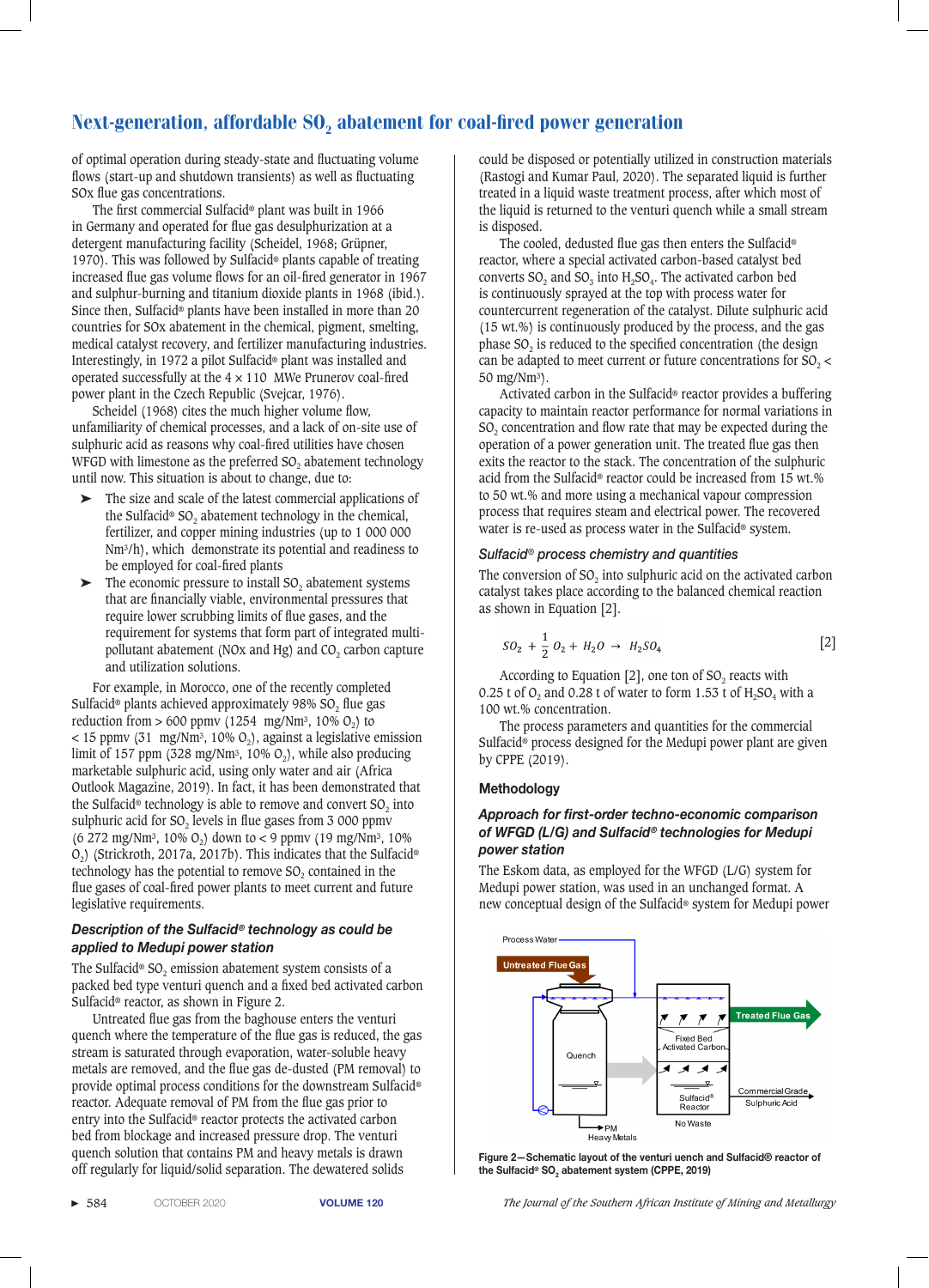station was done using the same design parameters. Process flow data and quantities for the WFGD  $(L/G)$  SO<sub>2</sub> abatement system to retrofit the 6 × 800 MWe Eskom Medupi coal-fired power plant units were obtained from the publicly available FGD retrofit basic design report (Harris, 2014), supplemented by information contained in a published master's thesis for the same design configuration (Stephen, 2017). Similarly, data on capex, quantities, and unit costs that comprise opex was obtained from the publicly available Medupi FGD technology selection study report (Cheng, van Wyk, and Bagus, 2018).

The CPPE Sulfacid®  $SO<sub>2</sub>$  abatement system conceptual design (process flow, quantities, and 3D configuration) as well as costing (CPPE, 2019) were based on the same input and boundary condition information as for the WFGD (L/G)  $SO<sub>2</sub>$  abatement system as specified in Harris (2014), Stephen (2017), and Cheng, van Wyk, and Bagus (2018) to ensure common and comparable flue gas input and output conditions.

### *Assumptions for technical data*

### *Specified input data for untreated flue gas*

Input data for the untreated flue gas exiting the Medupi baghouse for a single 800 MWe unit, as given in Table I, was assumed as the input boundary condition for the WFGD (L/G) and Sulfacid® abatement system designs.

### *Required output data for treated flue gas*

The required  $SO<sub>2</sub>$  concentration in the Medupi flue gas after abatement is specified as 400 mg/Nm<sup>3</sup>, dry at 6%  $O_2$  (Harris, 2014).

# *Assumption related to installation position*

The installation position for both  $SO<sub>2</sub>$  abatement systems is after the baghouse ID fans with a tie-in to the existing emission stack ducting.

# *Assumptions for economic data*

#### *Cost estimation accuracy, inclusions, and exclusions*

- ➤ All cost estimates are based on a 'conceptual-level accuracy of ±30% in 2017 South African Rand' (Cheng, van Wyk, and Bagus, 2018, p. 27).
- ➤ 'The cost estimates include allowances for auxiliary electricals, control system upgrades, and other required

#### *Table I*

# **Input data at the baghouse outlet of the 800 MWe Medupi power plant unit**

| <b>Description</b>                    | Value     | <b>Unit</b>        |
|---------------------------------------|-----------|--------------------|
| Volume flow*                          | 2 590 000 | Nm <sup>3</sup> /h |
| $SO2$ (max.) <sup>*</sup>             | 5855      | mg/Nm <sup>3</sup> |
| NO <sub>x</sub> as NO <sub>2</sub> ** | 650       | mg/Nm <sup>3</sup> |
| PM**                                  | 50        | mg/Nm <sup>3</sup> |
| $SO_{3}^*$                            | 53        | mg/Nm <sup>3</sup> |
| HCI*                                  | 160       | mg/Nm <sup>3</sup> |
| $O_2$ **                              | 6.0       | $vol.$ %           |
| $CO2**$                               | 13.3      | $vol.$ %           |
| $**$<br>$H_2O_{vapour}$               | 8.8       | $vol.$ %           |
| $N_{2}^{\star\star}$                  | 79.4      | vol.%              |
| Ar**                                  | 0.9       | $vol.$ %           |
| Gasified ash**                        | 5.4       | t/h                |
| Annual operational hours*             | 7884      | h                  |

*Note:* All values for dry flue gas at 6% O<sub>2</sub>; \* Harris (2014); \*\* Stephen (2017)

BOP [balance of plant] system upgrades.' (Cheng, van Wyk, and Bagus, 2018, p. 28).

➤ Further details on cost assumptions (inclusions and exclusions) are given in Cheng, van Wyk, and Bagus (2018).

### *Specific assumptions related to capex*

- ➤ 'The capital cost estimates include direct and indirect costs as an overnight price, but exclude Owner's costs.' (Cheng, van Wyk, and Bagus, 2018, p. 28).
- $\blacktriangleright$  The same capex of R 17.677 billion for both systems is assumed for the design, construction, and commissioning of six unitized SO<sub>2</sub> abatement systems and includes indirect costs, contingency, and escalation (Cheng, van Wyk, and Bagus, 2018).

#### *Specific assumptions related to opex*

- ➤ 'The operating cost estimates were based on operation at full-load conditions. The annual operating costs also account for increases in auxiliary power requirements, additional labour requirements, water costs, and additional costs for consumables (Cheng, van Wyk, and Bagus, 2018, p. 28).
- ➤ The process quantities for the WFGD (L/G) system were used for a 96% pure limestone absorbent as given in Harris (2014, pp. 61–63, Table V).
- ➤ The unit costs for process inputs and outputs were used as specified in Cheng, van Wyk, and Bagus (2018, p. 32, Table VII) for both systems.
- ➤ The required labour for operating the Sulfacid® system is deemed to be 50% that of a WFGD (L/G) system. This is due to the absence of limestone-related equipment such as offloading, conveying, storage, milling, and water mixing.
- No sale of the gypsum by-product is assumed for the WFGD (L/G) system.
- ➤ It is assumed that all the produced sulphuric acid is sold for each financial year. The sales price of sulphuric acid (50 wt.%) was taken as R800 per ton as obtained from a prominent chemicals distributor in South Africa.
- ► An effective CO<sub>2</sub> emission tax rate of R48 per ton was assumed (National Treasury, 2018), although  $CO<sub>2</sub>$ emissions are taxable at R120 per ton (South Africa,  $2019$ ). Emissions tax was calculated only for  $CO<sub>2</sub>$  generated from the abatement chemistry and not for the required auxiliary electricity consumption or process steam.

#### *Specific assumption for life cycle cost estimation*

Cost of ownership (COO) is estimated using the simplified relationship between capex, annual opex, and life cycle as shown in Equation [3].

$$
COO = Capex + (Annual \, Oper * \, Life \, Cycle) \tag{3}
$$

➤ A life cycle period of 30 years (2020–2050) was assumed, similar to Steyn and Kornelius (2018) in their economic assessment of the reduction of SO<sub>2</sub> on the South African highveld.

#### **Results**

The results for the techno-economic comparison are given in Tables II, III, and IV.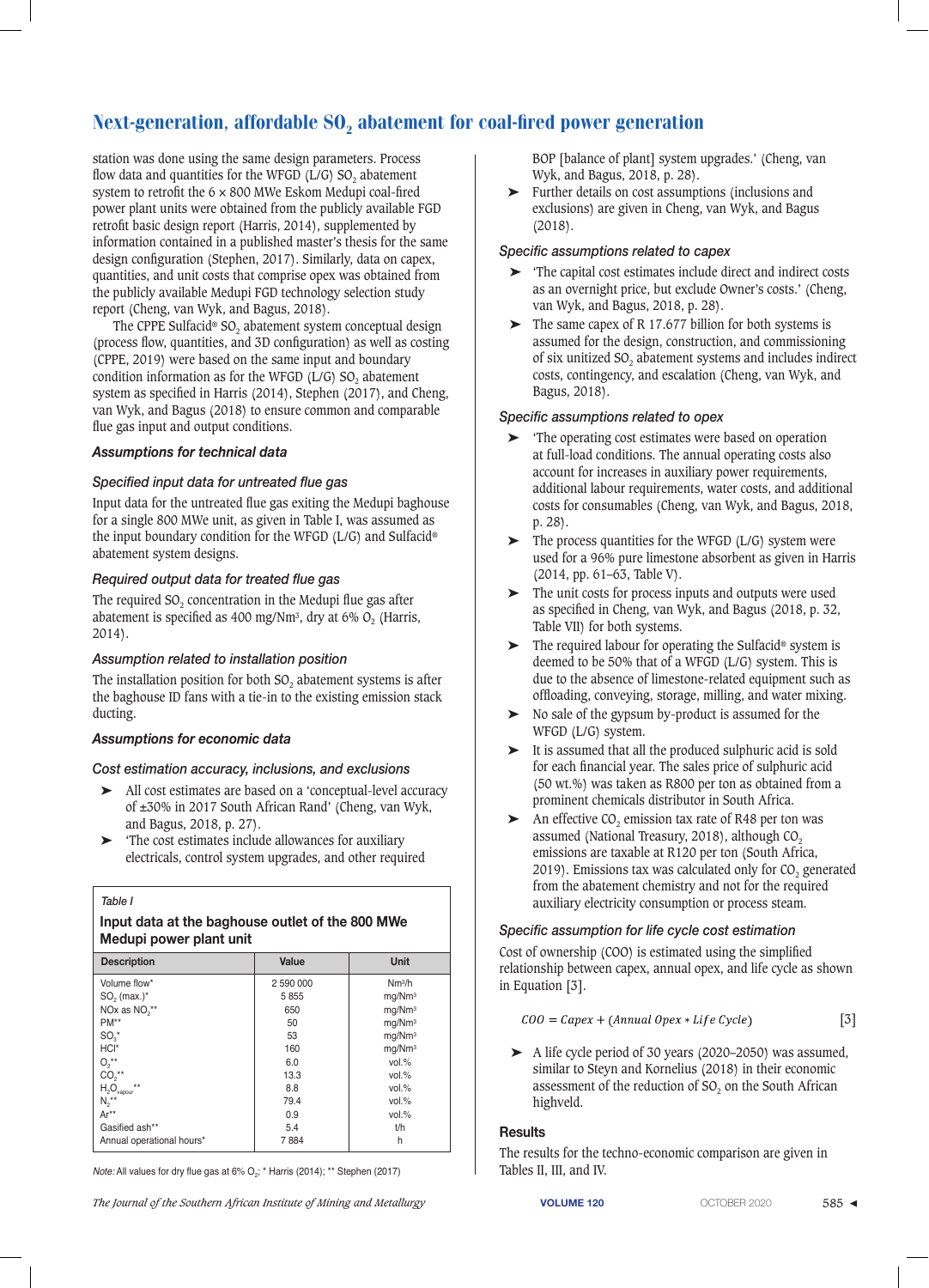#### *Table II*

 **Comparison of selected process quantities for the WFGD (L/G) and Sulfacid® SO2 abatement systems to retrofit 6 × 800 MWe Medupi coal-fired power plant units**

| <b>Description</b>                                     | WFGD (L/G) (quantity per annum) | Sulfacid <sup>®</sup> (quantity per annum) | Difference (relative to WFGD (L/G) |
|--------------------------------------------------------|---------------------------------|--------------------------------------------|------------------------------------|
| Limestone reagent/sorbent (kt/a)                       | 991                             |                                            | $-100%$                            |
| Gypsum disposal (kt/a)                                 | 1839                            |                                            | $-100%$                            |
| Abatement process-generated CO <sub>2</sub> (kt/a)     | 459                             |                                            | $-100%$                            |
| Crystallizer salts disposal (kt/a)                     | 31                              |                                            | $-100%$                            |
| Wastewater disposal (kt/a)                             | 445                             | 221                                        | $-50%$                             |
| Operating labour (h/a)                                 | 185 120                         | 92 560                                     | $-50%$                             |
| Process water consumption (thousand m <sup>3</sup> /a) | 9 2 9 9                         | 8 7 0 4                                    | $-6%$                              |
| Process water consumption rate (I/kWh)                 | 0.25                            | 0.23                                       | $-6%$                              |
| Pre-treatment solids disposal (kt/a)                   | 60                              | 60                                         | 0%                                 |
| Auxiliary power rate (MWh/h)                           | 54.45                           | 60.00                                      | 10%                                |
| Auxiliary power consumption (MWh/a)                    | 429 284                         | 473 040                                    | 10%                                |
| Sulphuric acid (50 wt.%) (t/a)                         | $\Omega$                        | 2 081 376                                  | 100%                               |
| Steam (kt/a)                                           | 124                             | 705                                        | 468%                               |

#### *Table III*

Comparison of operational costs using relevant process quantities for the WFGD (L/G) and Sulfacid<sup>®</sup> SO<sub>2</sub> abatement **systems to retrofit the 6 × 800 MWe Medupi power plant units**

| <b>Description</b>                  | Cost<br>per unit | WFGD (L/G)<br>(quantity per annum) | WFGD (L/G)<br>(expense / income per annum) | <b>Sulfacid®</b><br>(quantity per annum) | <b>Sulfacid®</b><br>(expense / income per annum) |
|-------------------------------------|------------------|------------------------------------|--------------------------------------------|------------------------------------------|--------------------------------------------------|
| Limestone reagent/sorbent (R/t)     | $-R$ 475         | 991 295                            | -R471 million                              |                                          |                                                  |
| Gypsum disposal (R/t)               | $-R30$           | 1838940                            | -R55 million                               |                                          |                                                  |
| CO <sub>2</sub> carbon tax (R/t)    | $-R$ 48          | 459 120                            | -R22million                                |                                          |                                                  |
| Crystallizer salts disposal (R/t)   | $-R$ 1000        | 31 351                             | $-R31$ million                             |                                          |                                                  |
| Auxiliary power (R/MWh)             | $-R$ 421         | 429 284                            | -R181 million                              | 473 040                                  | -R199 million                                    |
| Process water (R/m <sup>3</sup> )   | $-R21$           | 9 299 178                          | -R196 million                              | 8703936                                  | -R184 million                                    |
| Wastewater disposal (R/t)           | $-R$ 477         | 444 658                            | $-R212$ million                            | 221 409                                  | -R106 million                                    |
| Steam (R/t)                         | $-R$ 91          | 124 173                            | -R11 million                               | 704 830                                  | -R64 million                                     |
| Pre-treatment solids disposal (R/t) | $-R680$          | 59 911                             | -R41 million                               | 59 911                                   | -R41 million                                     |
| Operating labour (R/hr)             | $-R$ 240         | 185 120                            | -R44 million                               | 92 560                                   | -R22 million                                     |
| Annual opex                         |                  |                                    | -R1 265 million                            |                                          | -R616 million                                    |
| Sulphuric acid sales (50 wt.%)      | R 800            |                                    |                                            | 2 081 376                                | R1 665 million                                   |
| Net annual opex                     |                  |                                    | -R1 266 million                            |                                          | R1 049 million                                   |

#### *Table IV*

 **Comparison of life cycle cost for WFGD (L/G) and Sulfacid® SO2 abatement systems to retrofit 6 × 800 MWe Medupi coal-fired power plant units**

| <b>Description</b>            | WFGD (L/G)         | <b>Sulfacid<sup>®</sup></b> |
|-------------------------------|--------------------|-----------------------------|
| Capex                         | $-R17.677$ billion | $-R17.677$ billion          |
| Opex (annual)                 | $-R1.266$ billion  | $-R0.616$ billion           |
| Net opex (annual)             | $-R1.266$ billion  | R1.049 billion              |
| Cost of ownership (30 years)  | $-R55.657$ billion | R 3.793 billion             |
| Break-even (payback in years) | No break-even      | 16.9                        |
|                               |                    |                             |

#### **Discussion**

The techno-economic comparison between the WFGD (L/G) and Sulfacid® technologies and systems applied for the retrofitting of the  $6 \times 800$  MWe Medupi power plant indicate the possibility of affordable SO<sub>2</sub> abatement for a modern coal-fired power plant using the Sulfacid® technology. The affordability originates from the process quantities that result from the two different technologies as well as the opex and life cycle costs.

#### *Comparison of process quantities*

The major difference between the two technologies and systems

becomes apparent when comparing the process quantities in Table II. The Sulfacid® process does not use limestone, does not generate  $CO<sub>2</sub>$  from the process chemistry, nor a gypsum byproduct, and there is no need to dispose of crystallizer salts. From a by-product point of view, both processes produce similar bulk quantities, *i.e*. WFGD (L/G) produces 1.8 Mt gypsum while Sulfacid® produces 2.1 Mt sulphuric acid. The Sulfacid® process produces 50% less disposable wastewater because it does not require water to generate a lime slurry stream, and also uses 50% less labour due to the simplicity of the process equipment compared to WFGD (L/G), since no limestone-related equipment is required. Both processes require similar process water quantities but the Sulfacid® process converts the process water into a saleable product. Furthermore, the Sulfacid® process uses 10% more auxiliary power, predominantly to overcome the pressure drop across the fixed bed of activated carbon. For the Sulfacid® process to re-use some of the process water, the sulphuric acid is concentrated from 15 wt.% to 50 wt.% using mechanical vapour compression. This compression process requires auxiliary power and also steam, and therefore the Sulfacid® process requires 468% more steam than the WFGD (L/G) process. Most process quantities for the Sulfacid® process in Table II are less than or similar to the WFGD (L/G) process, except for the steam requirements.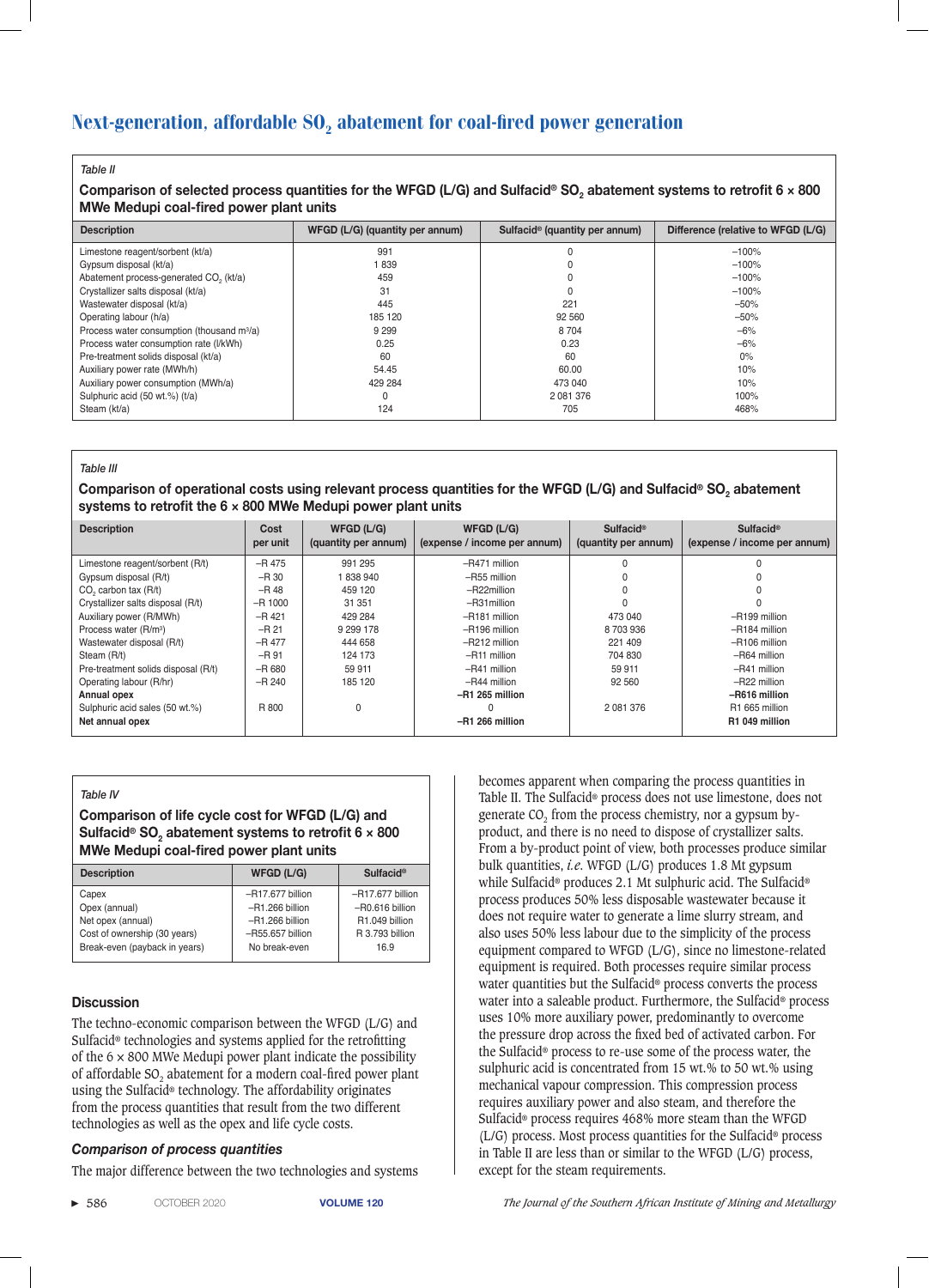# *Comparison of operational costs*

The differences in the process quantities between the two technologies, systems, and processes multiplied by the process quantity unit cost results in a net negative annual opex for WFGD (L/G) compared to a net positive opex for Sulfacid®, as shown in Table III. The absence of costs for limestone, gypsum disposal, taxable  $CO<sub>2</sub>$ , and disposal of crystallizer salts for the Sulfacid® process results in an annual opex saving of approximately –R579 million compared to the WFGD (L/G) process. These savings, in addition to the production of approximately 50% less wastewater, leads to the total annual opex of the Sulfacid® process being approximately 50% lower than for WFGD (L/G) technology, *i.e*. –R616 million *vs*. –R1 266 million. The sale of the sulphuric acid by-product results in a net positive annual opex for the Sulfacid® process (R1 049 million) compared to a net negative annual opex for the WFGD (L/G) process (–R1 266 million).

# *Comparison of life cycle cost*

The positive net annual opex of R1 049 million for the Sulfacid® process makes it possible to realize a payback of the assumed capex of R17.677 billion over 16.9 years for a 30-year plant life cycle as shown in Table IV.

# *Sulphuric acid markets and sales prices*

Globally, sulphuric acid is used in the manufacturing for fertilizers (68%), petroleum refining (24%), metal mining (5%), and other industrial applications (3%) (Modiselle, 2013). The global sulphuric acid market is expected to grow by 2.3% (CAGR for 2019–2027) (Business Wire, 2019b) and by 3.8% (CAGR for 2019–2024) in the fertilizer industry (Business Wire, 2019a). The growth in the fertilizer market is fuelled by the increase in the global population and the reduction in the availability of arable land, which requires an increase in crop production per hectare (IFA, 2018).

However, when large quantities of sulphuric acid become available in the South African market for local use and export due to the deployment of the Sulfacid® technology, it could be expected that the sales price of R800 per ton/t, which leads to a break-even of 16.9 years, may drop. To maintain the affordability of the Sulfacid® process with a break-even of 30 years, given the assumptions of this study, the price of sulphuric acid needs to be above R579 per ton.

# *A future perspective*

Expanding the function of a coal-fired power plant beyond electricity generation and stream production towards the on-site manufacturing of chemical commodities from flue gas (wasteto-chemicals) (Deloitte and VCI, 2017) demands a deliberate paradigm shift (Kuhn, 1970) towards a sustainable circular economy (Potting *et al*., 2017) from utility owners, policymakers, financiers, and governments. Sulphuric acid from converted coal-fired flue gases creates an opportunity not only for security of supply, regional sales, and export, but also for on-site beneficiation to fertilizer and other products and the formation of new, viable, special economic industrial zones and clusters.

Sulphuric acid derived from the Sulfacid<sup>®</sup> SO<sub>2</sub> abatement system circumvents the need to construct new sulphuric acid production plants that burn pyrite (Runkel and Sturm, 2009) thereby avoiding emissions and greenhouse gases associated with additional industrial plants. Furthermore, the ability of the Sulfacid®  $SO_2$  abatement system to reduce  $SO_2$  flue gas

concentrations beyond compliance limits (< 19 mg/Nm3, 10%  $O<sub>2</sub>$ ) to produce sulphuric acid demonstrates that coal-fired plants could be operated with negligible environmental impact.

Finally, the Sulfacid® SO, abatement system forms part of the CPPE suite of modular activated carbon reactors that are able to capture hazardous pollutants such as Hg, Cd, dioxins, and furans and convert NO<sub>x</sub> and CO<sub>2</sub> into ammonium nitrate and ammonium bicarbonate fertilizer products to enable complete coal-fired flue gas abatement and conversion.

# *Limitations of the comparative study*

The first-order techno-economic comparison between the WGFD ( $L/G$ ) and Sulfacid® SO<sub>2</sub> abatement technologies as applied to the  $6 \times 800$  MWe Medupi power station needs to be followed up by a deeper level, comprehensive comparison executed by independent experts in this field to verify the results reported in this paper.

# **Conclusion**

This paper provided a first-order techno-economic comparison between the WFGD (L/G) (wet flue gas desulphurization using limestone and producing a gypsum by-product) and Sulfacid® technologies using the same input parameters and assumptions and applied for SO<sub>2</sub> abatement of the  $6 \times 800$  MWe Medupi power station. The Sulfacid® technology converts SO<sub>2</sub> into saleable sulphuric acid and uses approximately the same water and power inputs as the WFGD (L/G) technology, but without the need for limestone or the adverse effects of producing unsaleable gypsum or additional CO<sub>2</sub>. Furthermore, for the same capex, the Sulfacid<sup>®</sup> technology shows a break-even of 16.9 years and a net positive cost of ownership over its life cycle.

The benefit of the utilization and roll-out of the CPPE Sulfacid® technology for coal-fired power generation in South Africa could have benefits for the environment, the economy, and society. SO<sub>2</sub> emissions from coal-fired power stations could be reduced to < 50 mg/Nm3 (current legislation requires 1000 mg/Nm3) while producing saleable sulphuric acid. The drastic reduction in SO<sub>2</sub> emissions in the Waterberg, Highveld, and Vaal Priority Areas would improve the working and living environment. The addition of further modular CPPE reactors will convert  $SO<sub>2</sub>$ , NOx, and  $CO<sub>2</sub>$  into saleable fertilizer salts for the agricultural sector, and create the Chemistry 4.0 circular economy. Saleable products from coal-fired flue gas will avoid stranded assets, promote the formation of economic growth points at power stations, create new asset classes, provide security of commodity supply and promote export opportunities. This in turn, will lead to job retention in the current coal value chain, new job creation, and the sustainable and environmental friendly utilization of South Africa's. vast coal reserves.

Given a 'conceptual-level accuracy of ±30% in 2017 South African rand' (Cheng, van Wyk, and Bagus, 2018, p. 27) and using the assumptions as specified by Eskom for the WFGD (L/G) system and assumptions for the Sulfacid® system for Medupi power station, this comparative study shows that affordable  $SO<sub>2</sub>$  abatement is possible by employing the CPPE Sulfacid® technology on a modern coal-fired power plant. It is recommended that independent assessments be done by academia, industry and government to verify the findings of this study.

# **Acknowledgement**

Dr Günther Hasse conceptualized the paper and wrote most of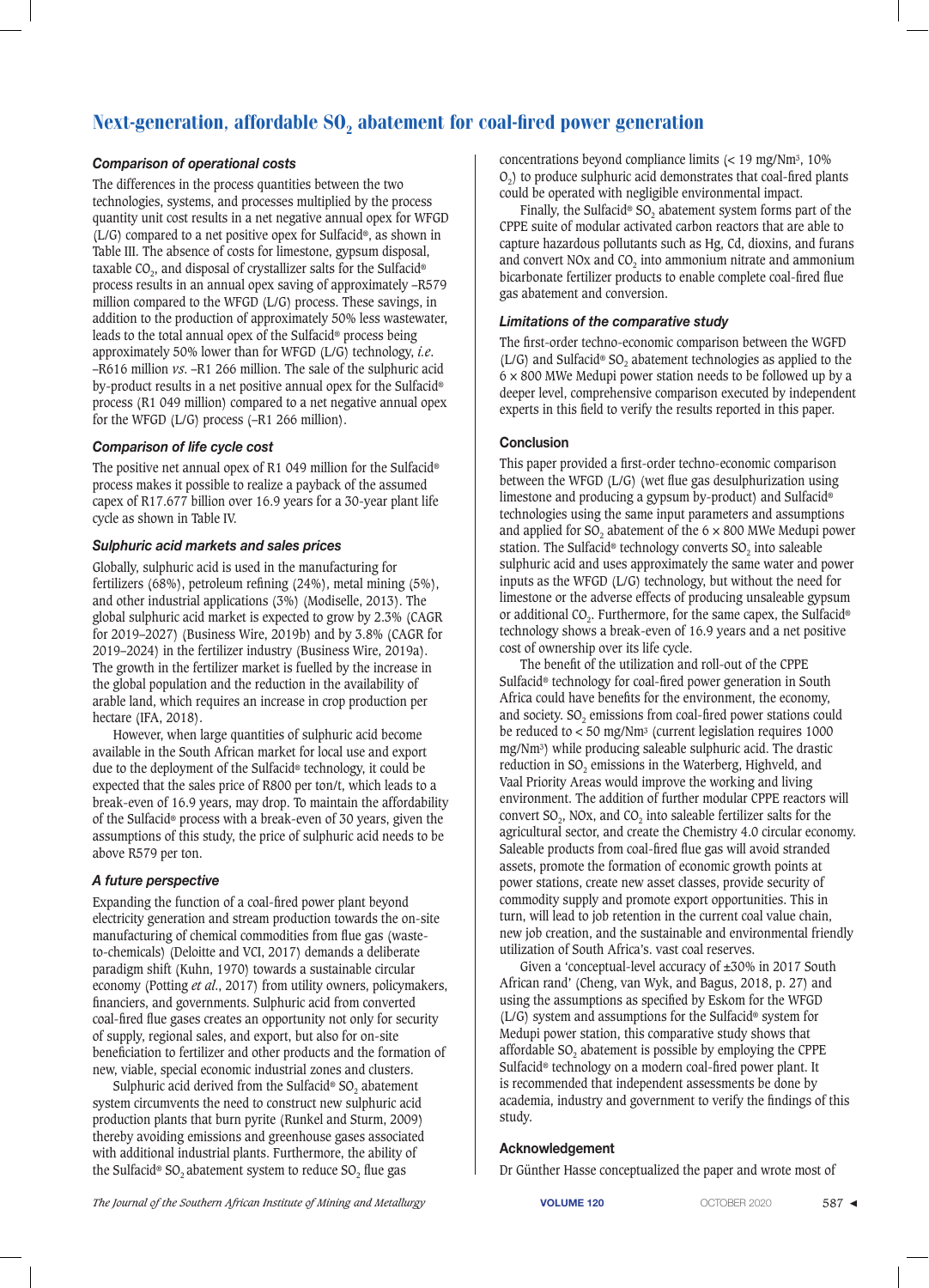the text. Dr Alain Strickroth and Dr Marc Schumacher provided and verified all process data and quantities related to the CPPE Sulfacid® technology. Dr Alain Strickroth, Dr Marc Schumacher, and Itumeleng Kgomo conducted multiple comprehensive reviews of the draft paper. CPPE is the owner of the Sulfacid® technology and EPCM Global Engineering is the Southern African representative of CPPE.

#### **References**

- Africa Outlook Magazine. 2019. How OCP Group is cutting sulphur dioxide emissions by 98 percent. https://www.africaoutlookmag.com/news/feature-how-ocpgroup-is-cutting-sulphur-dioxide-emissions-by-98-percent [accessed 29 January 2019].
- Bagus, M., van Wyk, L., and Chang, D. 2018, Medupi Flue Gas Desulphurisation Technology Selection Report, Rev. 2. Johannesburg.
- BIONDO, S.J. and MARTEN, J.C. 1977. A history of flue gas desulfurization systems since 1850. *Journal of the Air Pollution Control Association*, vol. 27, no. 10. pp. 948–961.
- Business Wire. 2019a. Global fertilizer market growth, trends and forecast (2019- 2024). https://www.businesswire.com/news/home/20190312005708/en/ Global-Fertilizer-Market-Growth-Trends-Forecast-2019-2024 [accessed 9 January 2020].
- Business Wire. 2019b. Global sulfuric acid market to surpass 324.1 million tons by 2027. https://www.businesswire.com/news/home/20191122005229/en/ Global-Sulfuric-Acid-Market-Surpass-324.1-Million [accessed 9 January 2020].
- Calkins, W.H. 1994. The chemical forms of sulfur in coal A review. *Fuel*, vol. 73, no. 4. pp. 475–484.
- Campbell, C. 2015. Waste Assessment of Ash and Flue Gas Desulphurisation Wastes for the Medupi Power Station, Rev. 2. Eskom, Midrand. http://www.eskom.co.za/OurCompany/SustainableDevelopment/ EnvironmentalImpactAssessments/medupi/DEIR%20Appendicies/ Appendix%20G-12\_Waste%20Assessment%20Report.pdf [accessed 17 December 2019].
- Carpenter, A.M. 2010. Low water FGD technologies. United States Energy Association, London. https://www.usea.org/sites/default/files/112012\_Low%20 water%20FGD%20technologies\_ccc210.pdf [accessed 21 December 2019].
- CER. 2019. Environmental groups take government to high court over violation of constitutional right to clean air. https://cer.org.za/news/environmental-groupstake-government-to-high-court-over-violation-of-constitutional-right-to-cleanair [accessed 24 October 2019].
- Cheng, D., van Wyk, L., and Bagus, M. 2018. Medupi flue gas desulphurisation Technology selection study report, Rev. 2.0. Johannesburg.
- CPPE. 2019. Unsolicited proposal for cost effective solution for Eskom Sulphur Dioxide emission abatement compliance for the Medupi power station using the CPPE Sulfacid® technology: National Treasury submission by EPCM Global Engineering (Pty) Ltd, Rev. 1. Midrand, South Africa.
- Deloitte and VCI. 2017. Chemie 4.0 Wachstum durch Innovation in einer Welt im Umbruch. Frankfurt/Main. https://www.vci.de/vci-online/services/ publikationen/broschueren-faltblaetter/vci-deloitte-study-chemistry-4-dot-0 short-version.jsp [accessed 2 April 2019].
- Dragomir, A.-M., Lisnic, R., Prisecaru, T., Prisecaru, M.M., Vijan, C.A., and Nastac, D.C. 2017. Study on synthetic gypsum obtained from wet flue gas desulphurisation in thermal power plants. *Romanian Journal of Materials*, vol. 47, no. 4. p. 551–556.
- EPA. 2009. Integrated science assessment for particulate matter. https://cfpub.epa. gov/ncea/risk/recordisplay.cfm?deid=216546 [accessed 6 December 2019].
- EPA. 2017. Integrated science assessment for sulfur oxides Health Criteria. https:// www.epa.gov/isa/integrated-science-assessment-isa-sulfur-oxides-healthcriteria [accessed 6 December 2019].
- 
- Eskom. 2019. Eskom integrated report. http://www.eskom.co.za/IR2019/Documents/ Eskom 2019 integrated report.pdf [accessed 2 November 2019].
- Ezeh, A. 2018. Eskom's Kusile wet flue gas desulphurization plant achieves 93% removal efficiency rate upon completion and performance test. https://www. genewsroom.com/press-releases/eskoms-kusile-wet-flue-gas-desulphurizationplant-achieves-93-removal-efficiency [accessed 14 December 2018].
- Girmay, M.E. and Chikobvu, D. 2017. Quantifying South Africa's sulphur dioxide emission efficiency in coal-powered electricity generation by fitting the threeparameter log-logistic distribution. *Journal of Energy in Southern Africa*, vol. 28, no. 1. p. 91.
- Gruenewaldt, R.G. 2013. The co-disposal of gypsum with ash at Kusile Power Station: Air quality assessment, Rev. 0. http://www.eskom.co.za/OurCompany/ SustainableDevelopment/EnvironmentalImpactAssessments/Kusile60Yr/ Documents/H-Kusile10yrAshDisposalAQA.pdf [accessed 17 December 2019].
- Grüpner, O. 1970. Sulfacid Anlagen zur SO2 Abscheidung., *VDI Berichte*, vol. 149. pp. 127–133.
- Gwase, P. 2019. Parliamentary briefing by the Department of Environmental Affair on the status of air quality in South Africa, Parliamentary Monitoring Group - Environment, Forestry and Fisheries, Cape Town.
- HALL, I., ESLAIT, J., and DEN HOED, P. 2011. Khanyisa IPP a 450 MWe FBC project: Practical challenges. *Proceedings of Industrial Fluidization South Africa*. Southern African Institute of Mining and Metallurgy, Johannesburg. pp. 47–55.
- HARIPERSAD, N. and SWART, P. (eds). 2015, RSA sorbent status and application to electricity power generation, Fossil Fuel Foundation, Johannesburg.
- Harris, D. 2014. Medupi FGD retrofit basic design report, 0th edn. http://www. zitholele.co.za/environmental/ [accessed 15 January 2018].
- Harrison, R.M. (ed.) 2006. An Introduction to Pollution Science. RSC Publishing, Cambridge.
- Hazi, Y., Heikkinen, M.S.A., and Cohen, B.S. 2003. Size distribution of acidic sulfate ions in fine ambient particulate matter and assessment of source region effect. *Atmospheric Environment*, vol. 37, no. 38. pp. 5403–5413.
- IFA. 2018. IFA scenarios Digging deeper, thinking harder, planning further. Paris. https://www.fertilizer.org/Public/About\_IFA/IFA\_2030/IFA2030.aspx [accessed 9 January 2020].
- Kolker, A., Senior, C.L., Sr., and Alphen, C. 2016. Collaborative studies for mercury characterization in coal and coal combustion products, Republic of South Africa, Ver. 2.0. https://pubs.usgs.gov/of/2014/1153/pdf/ofr20141153.pdf [accessed 6 November 2019].
- Koralegedara, N.H., Pinto, P.X., Dionysiou, D.D., and Al-Abed, S.R. 2019. Recent advances in flue gas desulfurization gypsum processes and applications – A review. *Journal of Environmental Management*, vol. 251. p. 109572.
- Kuhn, T.S. 1970. The Structure of Scientific Revolutions, Foundations of the Unity of Science, 2nd edn. University of Chicago Press, London & Chicago.
- Langerman, K.E. and Pauw, C.J. 2018. A critical review of health risk assessments of exposure to emissions from coal-fired power stations in South Africa. *Clean Air Journal*, vol. 28, no. 2. http://dx.doi.org/10.17159/2410-972x/2018/v28n2a19
- Lisnic, R. and Jinga, S.I. 2018. Study on current state and future trends of flue gas desulphurization technologies - A review. *Romanian Journal of Materials*, vol. 48, no. 1. pp. 83–90.
- Makgato, S. and Chirwa, E.M.N. 2017. Characteristics of thermal coal used by power plants in Waterberg region of South Africa. *Chemical Engineering Transactions*, vol. 57. pp. 511–516.
- Mathebula, T. 2017. Matimba Power Station's annual emissions report. https:// lifeaftercoal.org.za/wp-content/uploads/2017/06/Matimba-Power-Station.pdf [accessed 3 November 2019].
- Modiselle, M. 2013. Review of the sulphur industry in the Republic of South Africa, 2012. Department of Mineral Resources, Pretoria. https://www.dmr.gov.za/ LinkClick.aspx?fileticket=VfoHOZKNa5o%3D&portalid=0 [accessed 9 January 2020].